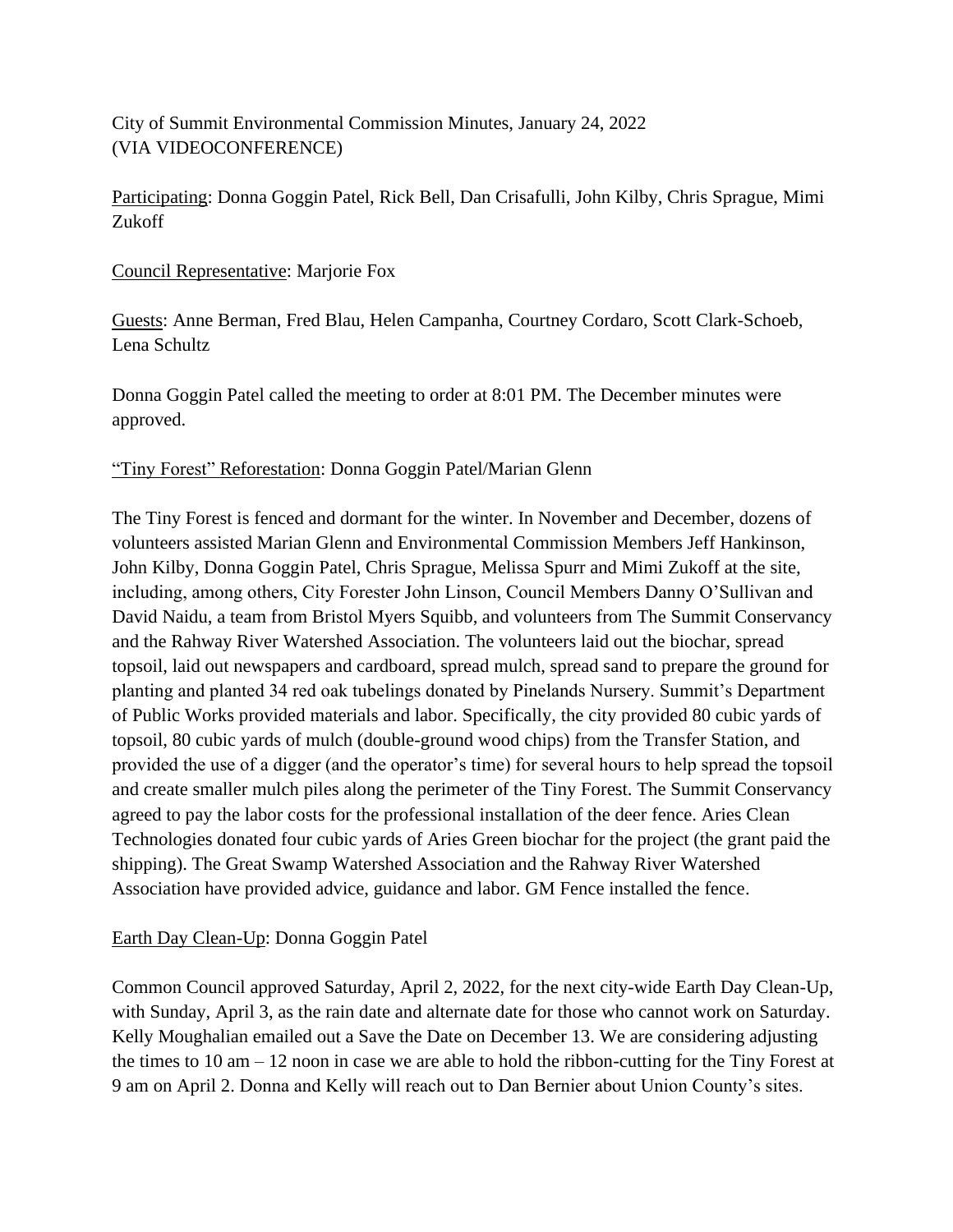## Recycling Advisory Committee: Mimi Zukoff

Karen Raihofer submitted 3 proposals for a food waste municipal drop off composting pilot project to Department of Community Services. The three are from Java's Compost, Community Compost and Green Bucket.

RAC and Summit Downtown, Inc. continue to explore the possibility of a reusable takeout container initiative. Over 600 people responded to the survey created by Lena Schulz. Tito's received the highest number of mentions in the survey. Adam Fabiarz, the owner of DeliverZero, spoke to Karen Raihofer and confirmed that he is ready to move into NJ and just needs 6-8 restaurants to commit to try it. Nancy Adams sent a brief email to all Summit Downtown restaurants introducing the program and asking if they would be interested in attending a call or Zoom with the owner to learn about the program. Lena is preparing a brochure to take to restaurants if she needs to go door-to-door to get participants for the call with DeliverZero.

# Shade Tree Advisory Committee: John Kilby

STAC is moving ahead with work on a revised tree ordinance for Summit, including bamboo. The city plans to plant 125 shade trees next Spring. STAC is working with The Summit Conservancy on a project to highlight the Landmark Trees throughout town. STAC's forestry intern is working on the street tree inventory. She also helped a lot at the plantings at the Tiny Forest.

### Multi-Town Environmental Commission Meetings: Donna Goggin Patel

The NJSMA working group topics are energy aggregation; stormwater; climate action plans; green transportation/green fleets; green building and energy efficiency; pollinators/pesticides; environmental justice and zero waste initiatives. GSWA will host the Native Plant sale, and the group expects to sell 21,000 plants this year. We will need many volunteers to assist in preparing, transporting, and handing out orders. The sale will be live from April 1-22. Assembling the orders will take place the last week in April and the pick-up days will be either April 30 or May 1. Mimi Zukoff and Marjorie Fox will inquire about using the Summit Family Aquatic Center parking lot for Summit's pick-up location. On Tuesday, January 25, 2022, the Great Swamp Watershed Association is hosting a free Jersey-Friendly Yards Webinar at 7 PM via Zoom. You can register at: [https://www.greatswamp.org/event/landscaping-for-a-healthy](https://www.greatswamp.org/event/landscaping-for-a-healthy-environment/)[environment/.](https://www.greatswamp.org/event/landscaping-for-a-healthy-environment/)

Chris Sprague drafted pieces of a Climate Action Plan template on resiliency. New Jersey's 80x50 goal (an 80% reduction in greenhouse gas emissions by 2050) has been the inspiration for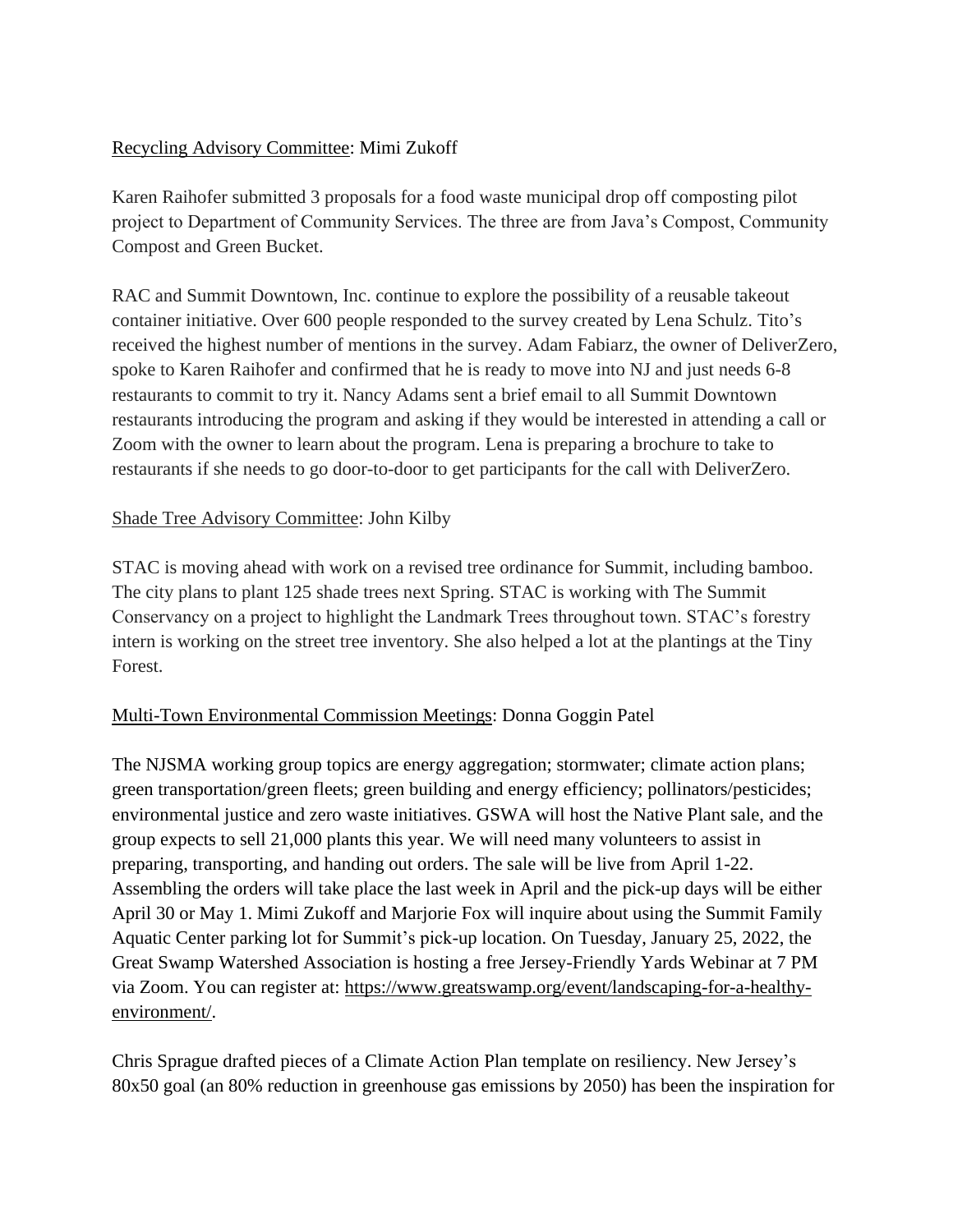the Climate Action Plan template. This template includes municipal-level and individual-level. Resiliency and adapting to climate change is also part of the template. The key suggestion is to reduce the burning of fossil fuels and electrify as much as possible with clean electricity. This is a long document with many initiatives and ideas. Some examples of concrete steps are to provide shuttle service to train stations, incentivize working from home, potential disincentivize residential gas back-up generators, install rain gardens and bioswales. One issue is the funding sources for the green actions. The committee created a resolution, but it is more ceremonial. Interested members of the Environmental Commission will meet once the template is finalized to see how to proceed with it in Summit.

## Union County Hub: Donna Goggin Patel

The next Union County Hub meeting will be held on Tues., Feb. 8, at 7 PM via Zoom. The Hub is also looking for new co-chairs if anyone is interested in taking a more active role within Union County. If anyone else wants to join Donna on the call, please let her know.

### GreenFaith: Mimi Zukoff

Summit Area GreenFaith Circle is hosting a webinar on Sustainable, Responsible and Impact Investing on April 5 at 7 pm through the Summit Public Library. The speaker is Peter Krull, CEO of Earth Equity Advisors, Ashville NC. [\(https://www.earthequityadvisors.com.](https://www.earthequityadvisors.com/)) The link is to register is available at: [https://summitlibrary.libcal.com/event/8709337.](https://summitlibrary.libcal.com/event/8709337)

Mimi also attended a statewide GreenFaith meeting. The topics included one by Food and Water Action for the Gibbstown project. New Fortress Energy (a Pennsylvania company) wants to transport liquified natural gas to a dock in Gibbstown (South Jersey). Read about this here: https://www.delawareriverkeeper.org/sites/default/files/Fact%20Sheet%20Gibbstown%20LNG %202022.pdf. There is a petition for those who may want to sign here: [https://secure.foodandwateraction.org/act/stop-gibbstown-fracked-gas-export-terminal.](https://secure.foodandwateraction.org/act/stop-gibbstown-fracked-gas-export-terminal)

### Green Schools: Donna Goggin Patel

We will be meeting via Zoom on Friday, March 4, at 9 AM. If you are interested in being part of this green parent group, please contact [karin.pittle.gale@gmail.com.](mailto:karin.pittle.gale@gmail.com) Washington School continues to collect sneakers for recycling outside its front entrance.

Brayton School is collecting stretched plastic for a Trex collection on a DIY basis. Weigh your plastics, drop them off at a store and then complete this Google form to record their total weight. (https://docs.google.com/forms/d/e/1FAIpQLSfWl8Llc5tTmwXb8SmOFzy5oBa5YwU9IeNAL w9GBHoc7Q8xkw/viewform?gxids=7628) You do not need to be a Brayton School family to participate. The schools rotate to receive benches. When they have an active collection, the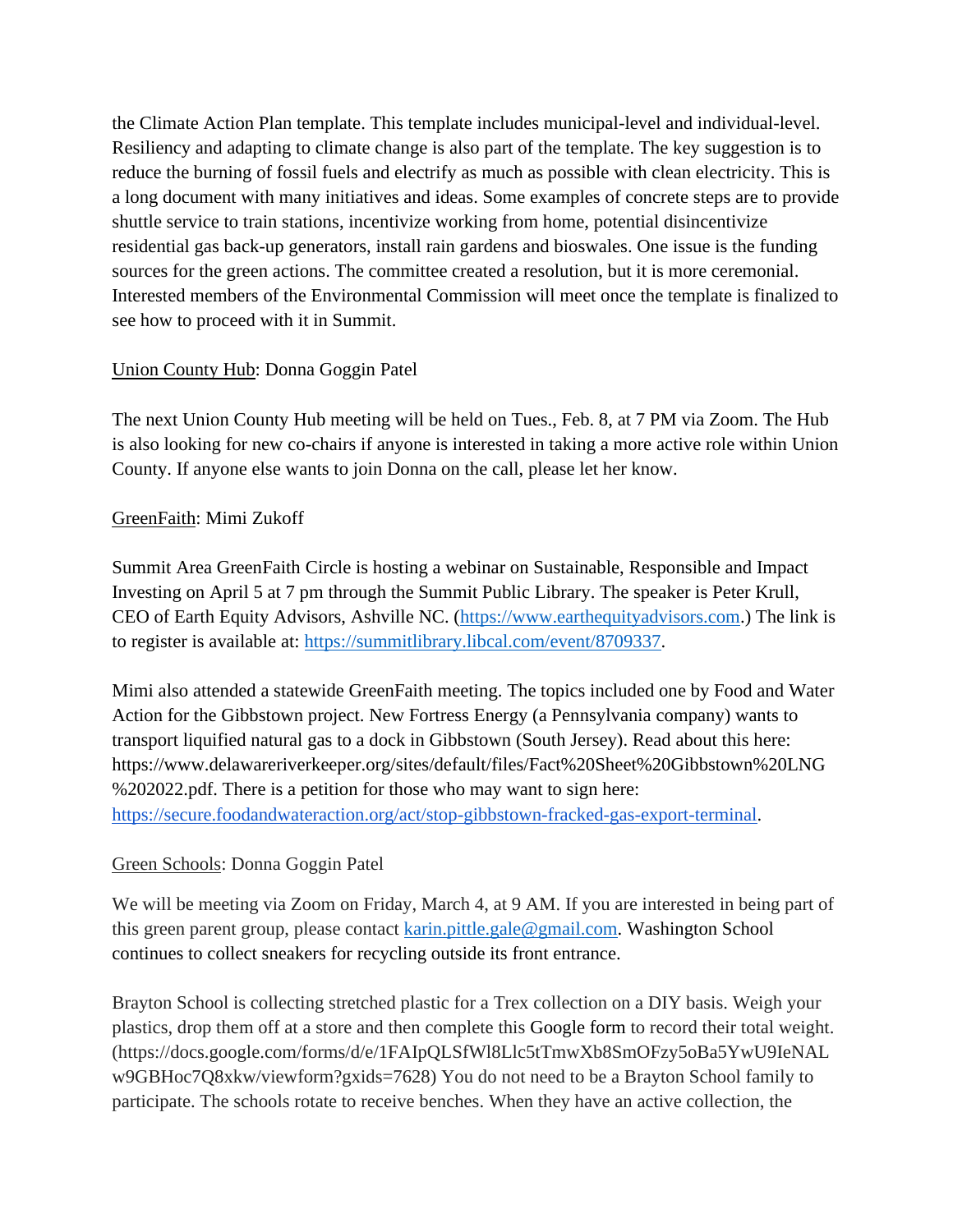following stores participate in the Trex program: ACME; Home Depot; Kohl's; King's; Stop & Shop; Wegmans; and Whole Foods. COVID has halted collections at many of these. From recent experience, Home Depot (Vauxhaul) and Stop & Shop (Madison), King's (Short Hills) and Taylor Rental (Berkeley Heights) are the most receptive to taking collections of these plastics**.**

## New Business: Everyone

Rick wanted to raise attention to a New York Times article that described how Princeton is changing its DRO to allow for accessory buildings on the site of single-family homes. This change touches on environmental, historic preservation and affordable housing issues. (Link to the article: [https://www.nytimes.com/2021/12/10/realestate/the-adu](https://www.nytimes.com/2021/12/10/realestate/the-adu-experiment.html?searchResultPosition=1)[experiment.html?searchResultPosition=1\)](https://www.nytimes.com/2021/12/10/realestate/the-adu-experiment.html?searchResultPosition=1). Rick and Donna also wanted to call attention to a request for a steep slope variance at 119 Hobart Ave. Multiple participants expressed concern about removing large trees both for hydrologic reasons and for their ability to capture carbon.

Rick Bell mentioned that the first Green Cities webinar of 2022 will be held on Thursday, March 3 at noon, featuring Sam Assefa, former Environmental Planner in several cities, and the recently- appointed Director of California's Governor's Office of Planning and Research.

Marjorie Fox reminded everyone that there will be a public meeting regarding the current Broad Street West redevelopment on February 9 at 7 pm at the Community Center (100 Morris Avenue). She also mentioned that the current plan now includes solar panels on the roof, as opposed to just being solar ready.

Courtney Cordaro reported that Repair Café may return in the second half of March (3/19 or 3/26) at Christ Church. She is awaiting responses from the various volunteer repairers as to their availability.

Dr. Fred Blau researched how Summit could purchase electric vehicles. He communicated with the City Administrator Michael Rogers. There are federal funds that get funneled through the states. Marjorie Fox mentioned these may be funded through the Infrastructure Bill and not yet available. Summit purchases through municipal purchasing co-ops, and hybrids and electrics are starting to appear on the lists. On an individual level, the BPU has money for individuals to purchase EVs. Scott Clark-Schoeb mentioned that if the city could arrange for solar panels on a municipal building, it could request an EV charger be installed in connection with the solar panel installation.

Donna mentioned that she had an introductory call with Dan Crisafulli, Chris Sprague, Melissa Spurr, and Mimi Zukoff about Summit's Sustainable Jersey certification for 2022. The first round is due to be uploaded by May 22.

The meeting was adjourned at 9:30 PM.